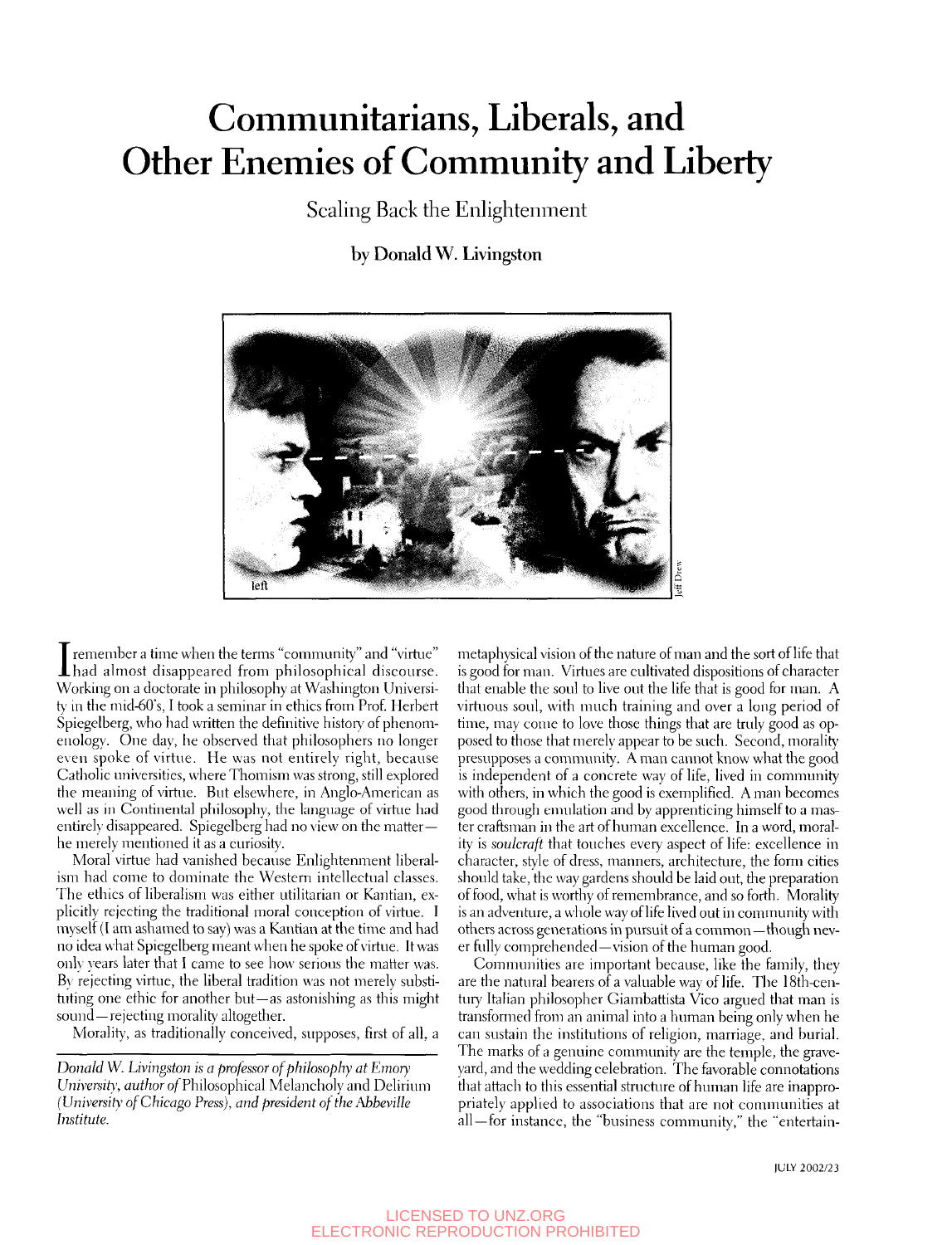ment community," "gated communities," or the "homosexual community." IBM does not have a burial ground; homosexuals do not marry and beget children; and "gated communities" are often places where affluent strangers move to escape the aftermath of social disintegration. These associations may have value, but they are not communities.

This is how Greeks, Romans, Hebrews, Christians, and Muslims traditionally understood morality. These traditions had different understandings of what the human good is, what the virtues are, and how they should be ranked; but they never questioned the metaphysical postulate that there is such a thing as the human good and that morality is the adventure of critically exploring it in a concrete way of life. Liberalism rejects this fundamental assumption, arguing that a metaphysical vision of the human good is not something human beings can agree on. Since compromise over questions of the ultimate good is not possible, liberals argue that constant and implacable conflict is inevitable. Instead, we must work to establish a universal civilization based on individual autonomy (or self-rule). Everyone should be able to do what he chooses, provided he shows equal respect for the choices of others. The problematic metaphysical question of the good is set aside in favor of a set of rules that maximizes choice. Ethics is reduced to following these rules, and government is reduced to enforcing them.

What communitarians want is<br>Wellie warm feeling of solidarity and depth of character that is missing in liberal theory and practice, but without the hard and intrusive restraints of virtue.

Liberalism further argues that the rules for maximizing choice are rationally self-evident and cannot be denied by any rational person. An ethical and political order governed by these rules would naturally seek to build a global, cosmopolitan civilization in which such archaisms as community, tradition, religion, moral authorities, and ethnic and national identities either disappear or become as trivial as the latest fashions. Abandoning the notion of the human good, liberalism, from the French Revolution on, stressed individual autonomy and became, thereby, the enemy of virtue, community, tradition, and religion. The most important American liberal philosopher of our time, John Rawls, had this to say about the moral life structured around a vision of the good: "Although to subordinate all our aims to one end, does not strictly speaking violate the principles of rational choice ... it still strikes us as irrational or more likely as mad." What Rawls judged to be a form of madness is the fundamental postulate of the Hebrew, Greek, Roman, and Christian conception of the moral life. In rejecting the human good, man would also have to reject religion, for in the Western tradition—whether biblical or pagan—religion and the good are intimately connected. Richard Rorty, the

24/CHRONICLES

voice of postmodern American liberalism, has observed that an "enlightened" and truly "liberal society . . . would be one in which no trace of divinity remained." Ronald Dworkin, whose philosophy of law has had a great influence in law schools, argues that, in conflicts between the rights of the autonomous individual and the community, the rights of the individual are "trumps."

Liberalism gradually began to shape American public policy after the Civil War and kicked into high gear after World War II. The Bill of Rights, designed primarily to protect the states distinct political societies capable of pursuing radically different forms of social life-from the central government, was turned upside down to protect the autonomy of the *individual* from the states. The regulation of morals, law enforcement, and religion, which gave legal protection to distinct ways of life, was transferred by judicial social engineers to the central government. The education of children, which had been the province of local schools financed by real-estate taxes, was now regulated by the federal courts. The Commerce Clause of the Constitution was interpreted in such a way as to subvert local economies that sustain communities. The rules were rigged to favor large-scale agribusiness and the merger of large corporations, further weakening the small businesses that sustain local communities.

 $\mathbf{B}$ y the 1980's, the earlier philosophical rejection of the col-<br>Western conception of morality was cashed out in the col-Western conception of morality was cashed out in the collapse of many of the institutions necessary to sustain it. The United States was becoming a spiritual desert, and the signs of moral decay were ubiquitous: a spectacular increase in crime, divorce, falling educational standards, promiscuous abortion, illegitimacy, anomie, and a society with little desire to reproduce itself. But then an unexpected and devastating critique of liberalism appeared. Such writers as Michael Sandel, Michael Walzer, Alasdair Maclntyre, Charles Taylor, and Amitai Etzioni demonstrated that, in its obsession with individual autonomy, liberalism had ignored the importance of community and tradition. The liberal self, they argued, is not necessarily the human self. For most of mankind, the self is radically situated in a substantial moral community (or overlapping communities) and is the bearer of both an inherited identity and the obligations that go with it.

This "communitarian" critique exposed another flaw of liberalism. Liberalism had occupied a privileged position only because of its claim to have discovered a set of neutral principles that no rational person could deny and on the basis of which a universal civilization could be built. The communitarians demonstrated that there are no such neutral rights. All of the conflicts that arise from different conceptions of the human good reappear in attempts to define fundamental rights. Utilitarianism and Kantianism—the two most popular attempts to define neutral liberal rights—are themselves incommensurable doctrines, the former holding that rights are grounded in the good consequences of action, the latter holding that their ground is independent of all consequences. And incommensurability breaks out even within utilitarianism and Kantianism. And so, after two centuries of attempts at liberal self-making, we have painfully rediscovered what the Western tradition always taught—that the human good is primary.

The intellectual death of Marxism long preceded the physical collapse of its institutions. The collapse of liberalism from a privileged neutral position to just another tradition with its own particular notion of the human good may well prove to be an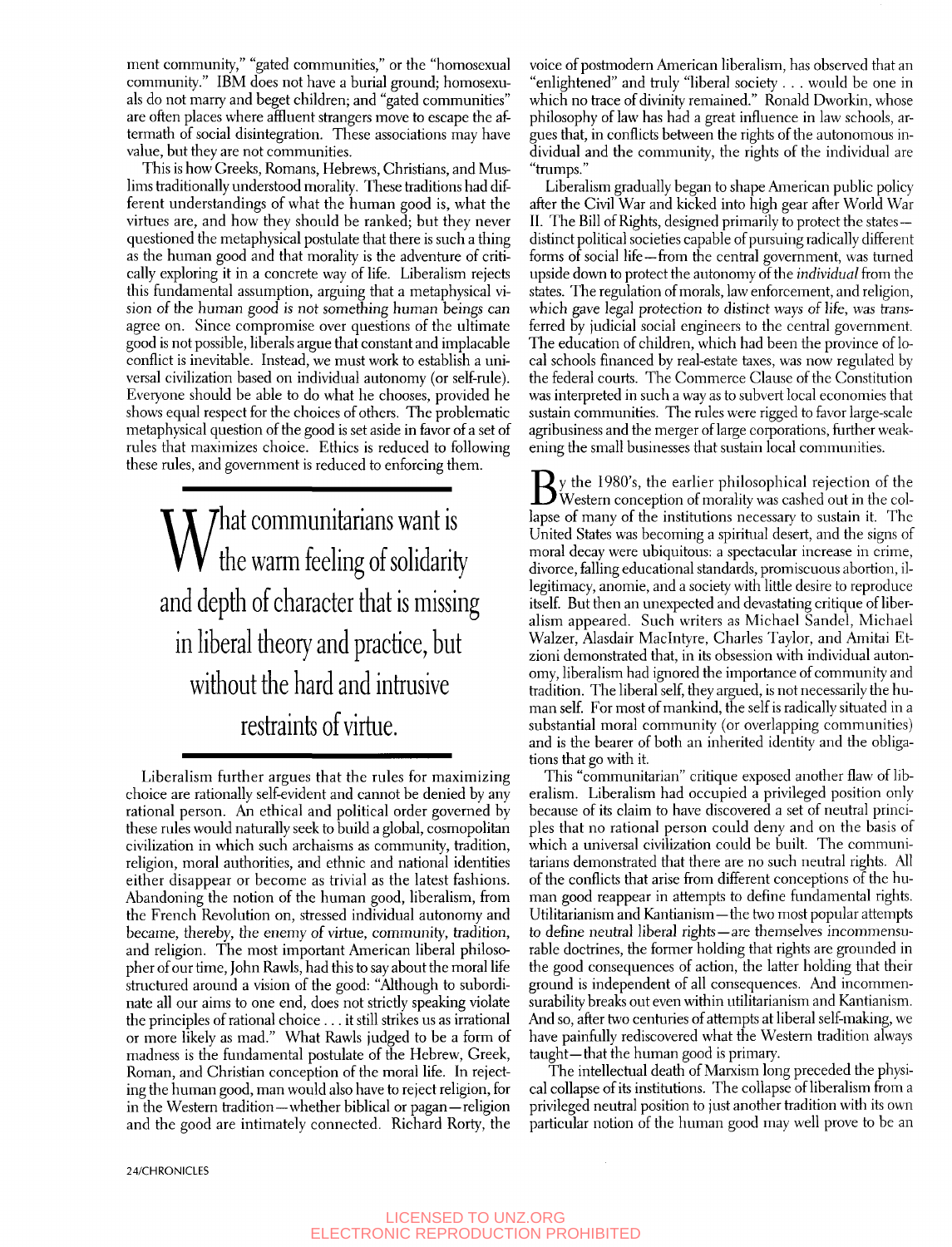epoch-making event. Certain habits and practices will survive, at least initially, but how can liberalism learn to speak of the human good when, for two centuries, it has carefully developed a language that pointedly excludes such speech? If rights cannot stand on their own, independent of an account of the human good, and if men cannot agree on what the human good is, how can we continue to talk of universal human rights? Moreover, the concept of the human good gives rise first to dufies and then to rights. Can we expect a Universal Declaration of Human Duties that supercedes the Universal Declaration of Human Rights? And if the former is a practical absurdity, is not the latter also? Still, the philosophic cadaver of neutral liberalism continues to preside over the civil religion of the United States. Our cultural elites proudly proclaim the United States to be the first "universalist nation" and, in the name of human rights, to have the duty to remake the world, as much as possible, in its provincial image.

The communitarian critique of liberalism looked promising. Certainly, its negative critique is unanswerable, but as I read articles and listened to papers at the American Philosophical Association on what came to be called the "liberal-communitarian debate," I realized that the positive part of the critique was weak. Substantial human communities are typically not liberal. They stress virtue and duties over rights; they respect authority over autonomy; they are exclusive more than inclusive. I realized that most communitarians are not emancipated from liberalism and, consequently, are allergic to actual human communities. "Communitarism" is just another philosophical abstraction, as vacuous, in its own way, as the liberal "individualism" it has rightly criticized. What communitarians want is the warm feeling of solidarity and depth of character that is missing in liberal theory and practice, but without the hard and intrusive restraints of virtue. Communitarians are like those romantic Nietzscheans who admire the master morality of Greek and Roman aristocrats but cannot bear the disciplined way of life that made such characters possible.

If we wish to make the world safe for substantial moral communities, we must consider serious political alternatives to f we wish to make the world safe for substantial moral comthat master creation of liberalism, namely, the large-scale centralized state. The restoration of genuine federalism, radical decentralization, and even secession would enable communities of human scale to have sovereignty over their affairs. But this is not what most communitarians have in mind. Instead, the restoration of community is somehow to occur within the structure of the centralized liberal state—perhaps through the creation of a federal Department for the Restoration of Community, just as the need for reforms in education prompted creation of the Department of Education and the weakening of religion in public life (caused by the federal government) has led to federally subsidized "faith-based" programs.

The massive centralization of power built up over a century by liberal states exploded in World War I, leaving the social structure of Europe in shambles. This condition called forth searing criticisms of liberalism from fascists, national socialists, and communists. Though wildly different in other respects, they all claimed the project of restoring the social and communal life destroyed by liberalism. The most thoughtful of these critiques of liberalism were put forth by such Italian fascist writers as Giovanni Gentile, Mario Palmieri, and Afredo Rocco. But the attempt to map the idea of community—which, like the family, can fimction only on a human scale—onto a state

made up of millions was a cruel, absurd, and destructive hoax. Liberals never tire of exposing the atavistic collectivism and tiibalism of these movements, and their criticism is sound. What they fail to see, however, is that the centralized liberal state creates a political market for these ideologies. The very names "fascism," "socialism," and "communism" are reminders of the social nature of man that liberalism, in its obsession with autonomy, has not only forgotten but undermined. Millions of rootless people — however misguided — have responded to these ideologies for reasons that liberals ignore at their peril.

The sort of liberalism I have described is a creature of the mid-19th century. But there is an older liberalism, sometimes called "classical liberalism," that is quite different-the liberalism of the Founding Fathers, Hume, Tocqueville, and Lord Acton. It, too, valued individual liberty, but it also valued community and acknowledged the right of both in a highly decentralized federalism. Contrary to latter-day liberal ideology, America was not founded on a conception of radical individualism that, in Dworkin's words, could "trump" the claims of community but by small Protestant communities for whom self-government was second nature. By acknowledging (in the Bill of Rights) the sovereignty of the states and local jurisdictions over all powers not delegated to the central government, the U.S. Constitution afforded legal protection to communities to live out, across generations, their way of life. And just as a free society must be tolerant of the many heterogeneous—and even disagreeable—goods that people might pursue, so it must be tolerant of the heterogeneous ways of life that people *in community* might pursue. But no ideology that has gained control of the modern centralized state from the late I9th century on has exhibited much tolerance for substantial moral communities of human scale.

Such a decentralized federal order flourished in America, however, until challenged by the centralization initiated by the Civil War. Even so, it lingered on into the 20th century, generating strong regional cultures, economies, and substantial characters. And its memory can still guide political conduct. Running for mayor of New York City, Norman Mailer proposed that the city secede from the state and become the 51st state of the Union. This new state would allow substantial neighborhood sovereignty. Some neighborhoods, he suggested, might be theocratic and require religious attendance; others might be atheistic and prohibit the building of churches in their jurisdictions. Individuals, however, would be able to move and trade freely among jurisdictions.

Mailer is thought of as a man of the left, but his vision was not leftist, nor was it utopian. It was rooted in the actual practice of an older America. The division between left and right is a creature of the French Revolution and presupposes a centralized state of vast scale. It is essentially a quarrel over who will control that state. In the older America, the division was between Hamiltonian centralists and Jeffersonian decentralists. Mailer rightly understood the wisdom of Aristotle, who wrote that morally intrusive communities must be of human scale. A properly decentralized polity can and must be able to tolerate a great variety of what might be called "leftist" or "rightist" policies. Where they have no place is at the level of the leviathan state, because the scale is inappropriate. When liberals and conservatives who worship the centralized state start worrying about community, you should guard your wallet, and mothers should gather their children behind their skirts.

 $\langle \hat{c} \rangle$